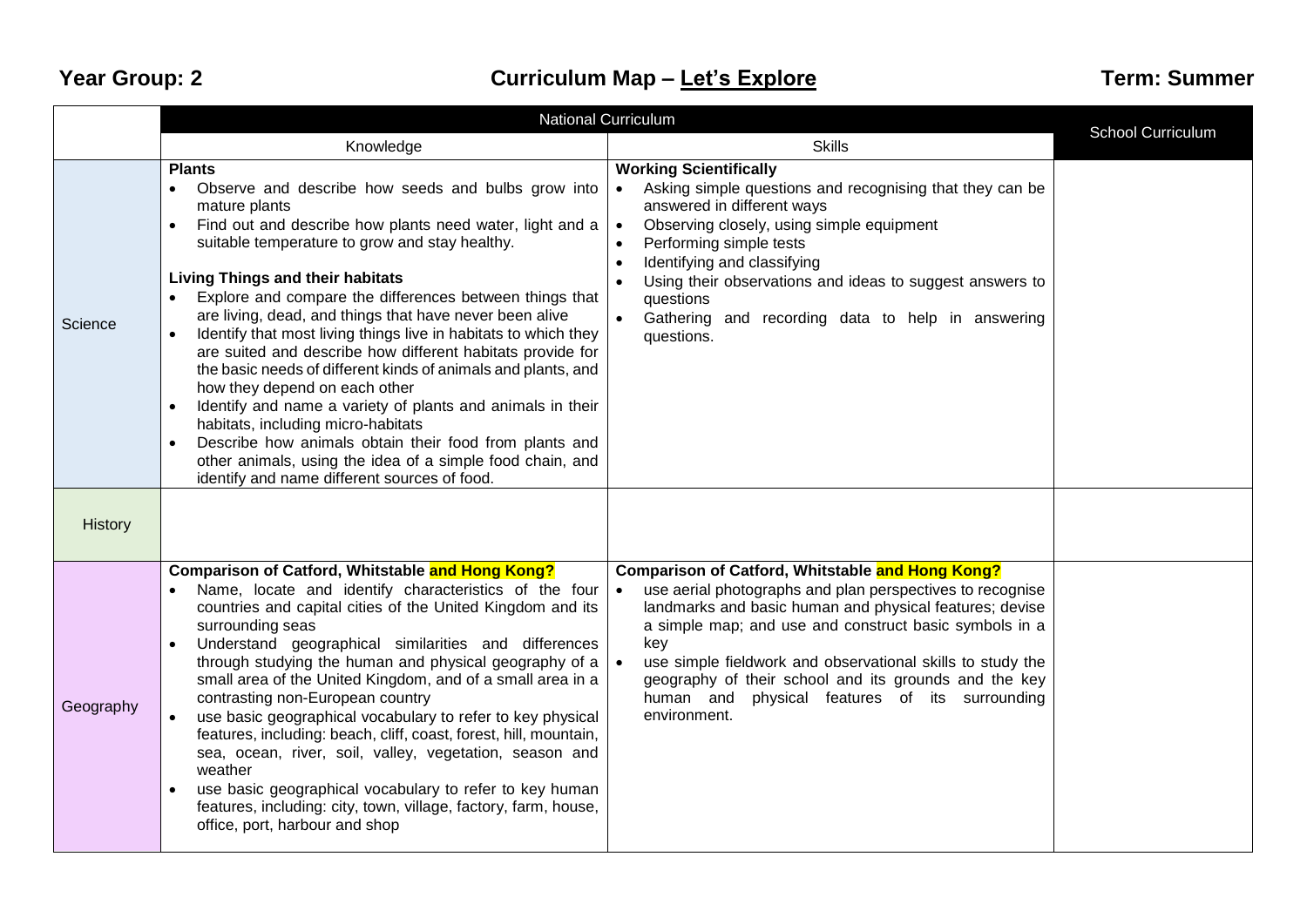| Art<br>Design &<br>Technology | <b>Print Making (The Local Environment)</b><br>Know about the work of a range of artists, describing the<br>differences and similarities between different practices and<br>disciplines, and making links to their own work.<br>Design and make a salad and dip<br>Understand where food comes from.                                                                                                                                                                                                                                                                                                                                                 | <b>Print Making (The Local Environment)</b><br>To use a range of materials creatively to design and make<br>products<br>To use drawing, painting and sculpture to develop and<br>share their ideas, experiences and imagination<br>To develop a wide range of art and design techniques in<br>using colour, pattern, texture, line, shape, form and space<br>Design and make a salad and dip<br>Use the basic principles of a healthy and varied diet to<br>prepare dishes | Plan, Make and<br>Evaluate the dish |
|-------------------------------|------------------------------------------------------------------------------------------------------------------------------------------------------------------------------------------------------------------------------------------------------------------------------------------------------------------------------------------------------------------------------------------------------------------------------------------------------------------------------------------------------------------------------------------------------------------------------------------------------------------------------------------------------|----------------------------------------------------------------------------------------------------------------------------------------------------------------------------------------------------------------------------------------------------------------------------------------------------------------------------------------------------------------------------------------------------------------------------------------------------------------------------|-------------------------------------|
| Computing                     | <b>Blogging</b><br>recognise common uses of information technology beyond<br>school<br>use technology safely and respectfully, keeping personal<br>information private; identify where to go for help and<br>support when they have concerns about content or contact<br>on the internet or other online technologies.                                                                                                                                                                                                                                                                                                                               | <b>Blogging</b>                                                                                                                                                                                                                                                                                                                                                                                                                                                            |                                     |
| R.E.                          | <b>Christianity (Weddings)</b><br>Christians celebrate a wedding with their family, friends<br>and the wider Christian community<br>What happens during a traditional Christian wedding<br>$\bullet$<br>Symbols of a Christian wedding and their meaning<br>$\bullet$<br>Understand that a wedding is celebrating the story of a<br>$\bullet$<br>relationship and asking God to bless it.<br>Hinduism (Hindu Beliefs and home)<br>Understand the importance of 'family' in Hinduism.<br>Understand the role of a Hindu temple in a Hindu's life.<br>$\bullet$<br>Understand how important 'home' is as a place of worship<br>$\bullet$<br>to Hindus. |                                                                                                                                                                                                                                                                                                                                                                                                                                                                            |                                     |
| <b>Music</b>                  | Use their voices expressively and creatively by singing<br>$\bullet$<br>songs and speaking chants and rhymes<br>Experiment with, create, select and combine sounds suing<br>the inter-related dimensions of music                                                                                                                                                                                                                                                                                                                                                                                                                                    | Play tuned and un-tuned instruments musically<br>Listen with concentration and understanding to a range of<br>high-quality live and recorded music                                                                                                                                                                                                                                                                                                                         |                                     |